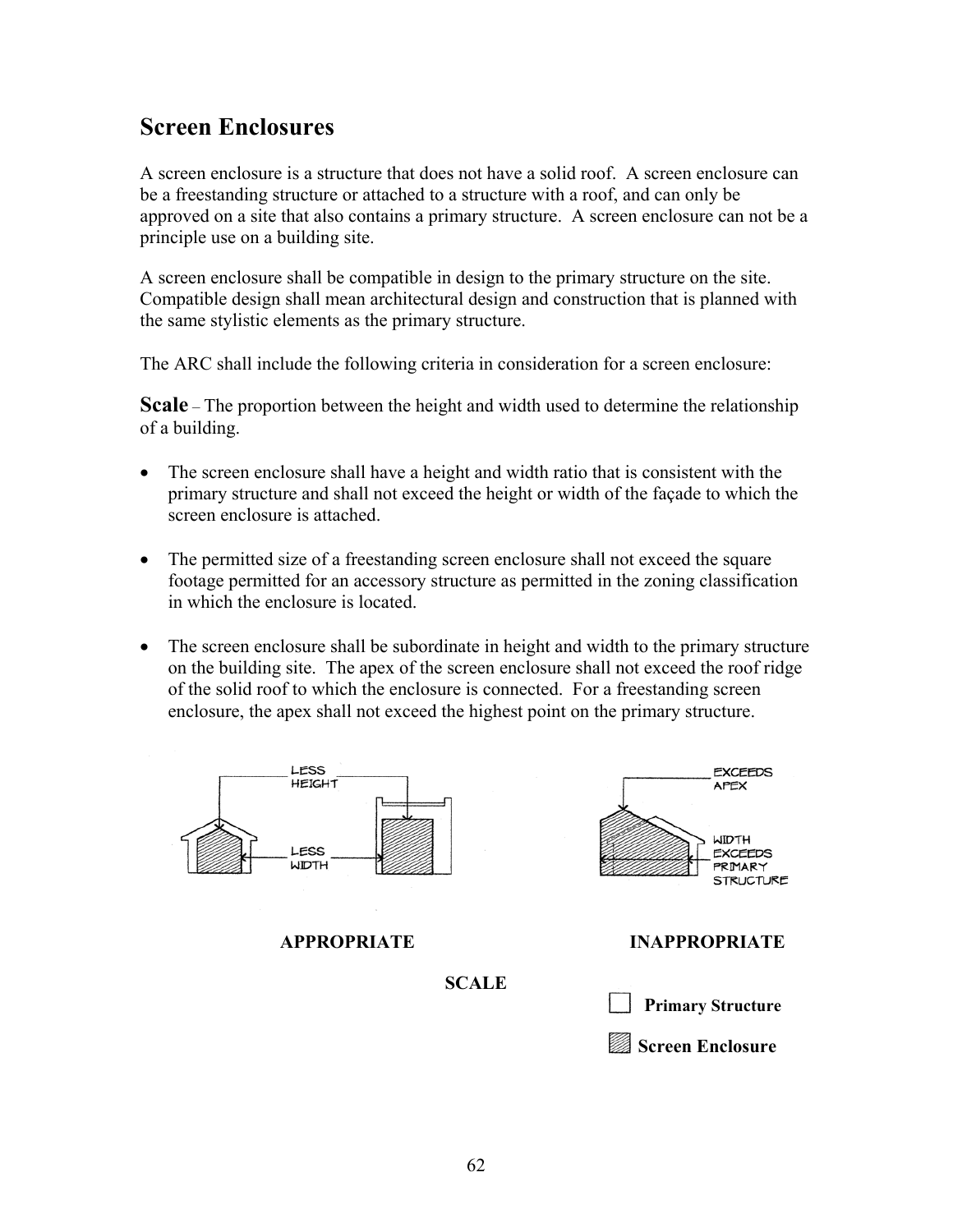**Setback** – The recession of a solid from a wall or plane.

- The screen enclosure shall have setbacks that are subordinate to the primary structure.
- When the screen enclosure is attached to the primary structure, the screen enclosure shall be recessed from the wall where the attachment occurs and shall conform to the zoning requirements of the City of Tampa Zoning Code. The ARC can require a greater setback than required by the zoning code.
- A freestanding screen enclosure shall meet the setback requirement for an accessory structure for the zoning district in which the structure is located.



**SETBACKS**

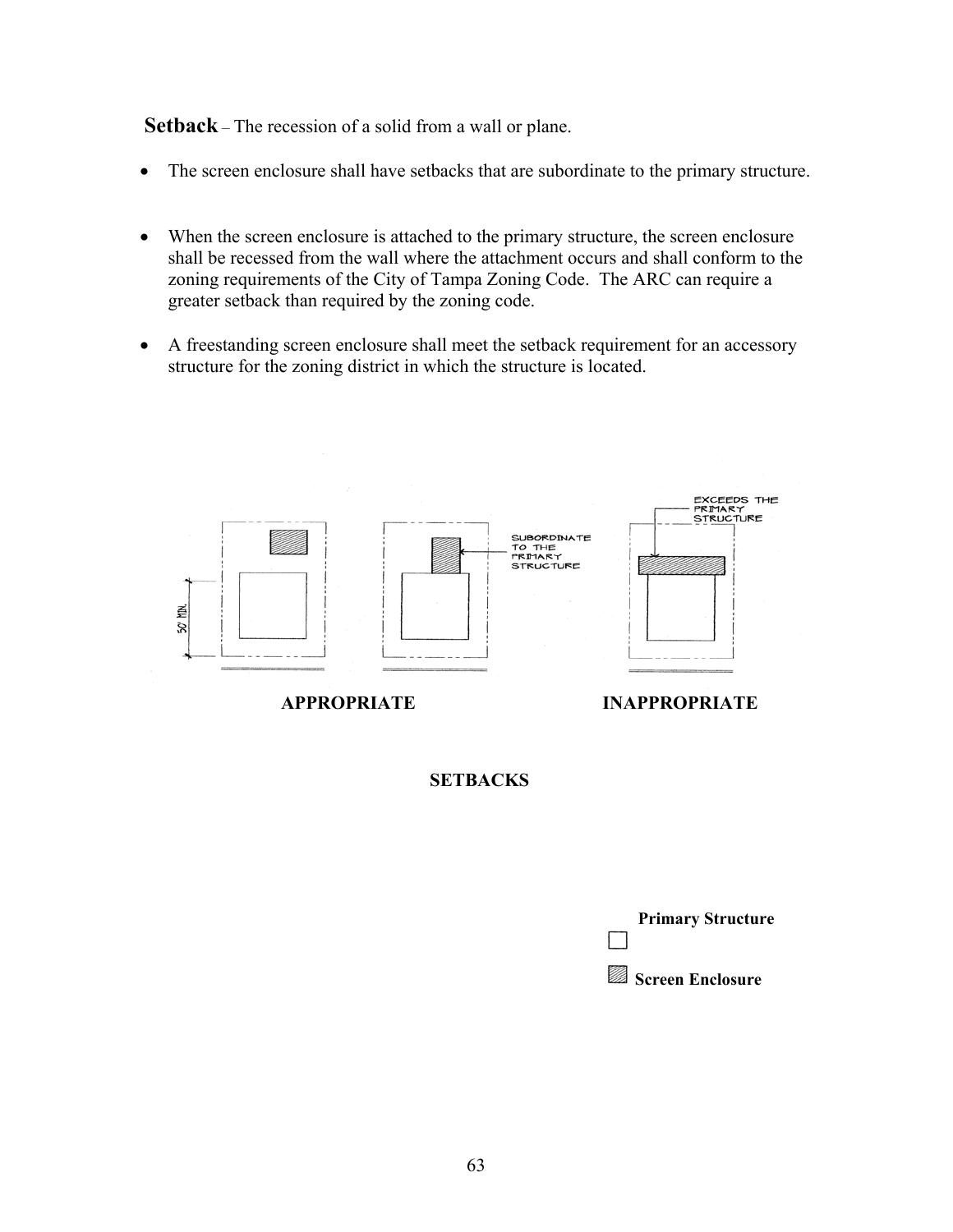**Orientation and Site Coverage** – Orientation is the direction of the building in relationship to other buildings on the site. The site coverage is the percentage of the total site that the building covers.

- The screen enclosure shall be oriented so that the building mass compliments the primary structure.
- The screen enclosure shall be behind the front yard façade of the primary structure.
- The screen enclosure shall be beyond the side yard setback of the primary structure.
- The ground floor area of the screen enclosure shall be less than the ground floor area of the primary structure.



## **ORIENTATION & SITE COVERAGE**

|  | <b>Primary Structure</b> |
|--|--------------------------|
|  | Screen Enclosure         |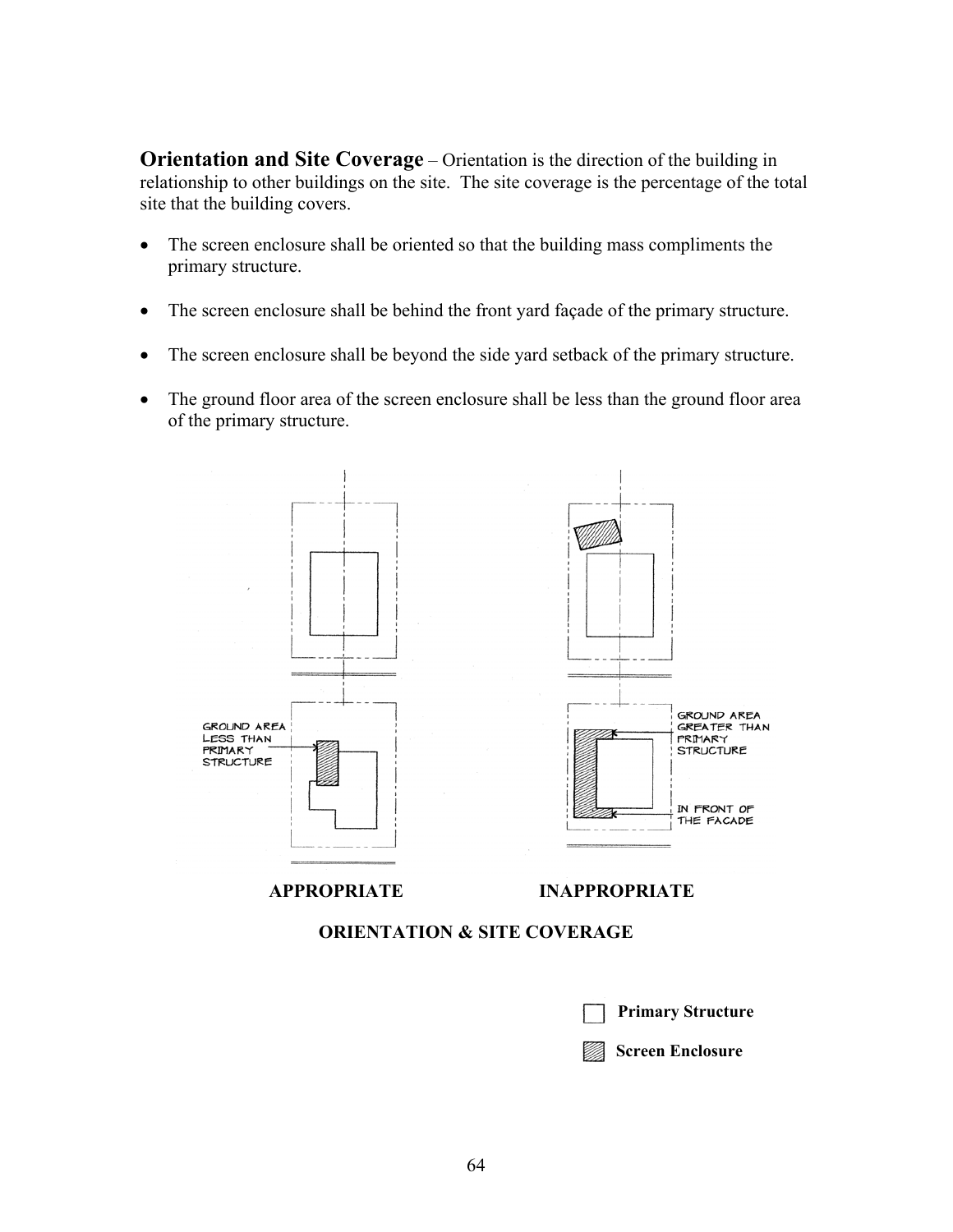**Alignment, Rhythm and Spacing** – The components of the building on the site shall compliment one another. The rhythm of the building form shall be in sequence with the primary building and the spacing of the building elements shall be compatible with the primary building.

- Delineate the screen enclosure so that the rhythm of the architectural elements are compatible with the primary building on the site.
- The screen enclosure shall be shaped and sited to reflect the primary structure's alignment and rhythm.



#### **APPROPRIATE INAPPROPRIATE**

#### **ALIGNMENT, RHYTHM & SPACING**

| <b>Primary Structure</b> |
|--------------------------|
| Screen Enclosure         |

**Form and Detail: Link with Architectural Details** – The exterior details and forms should provide a visual link with the primary structure.

- The screen enclosure shall be compatible with the stylistic elements of the primary structure.
- The screen enclosure shall use similar forms that are found in the primary structure and there shall be visual linkage between the primary structure and the screen enclosure.
- Detail and trim shall compliment the primary structure and express a change of plane, finish a surface, or to act as a transition between different materials.
- Details and trim should be functional, rather than applied decoration.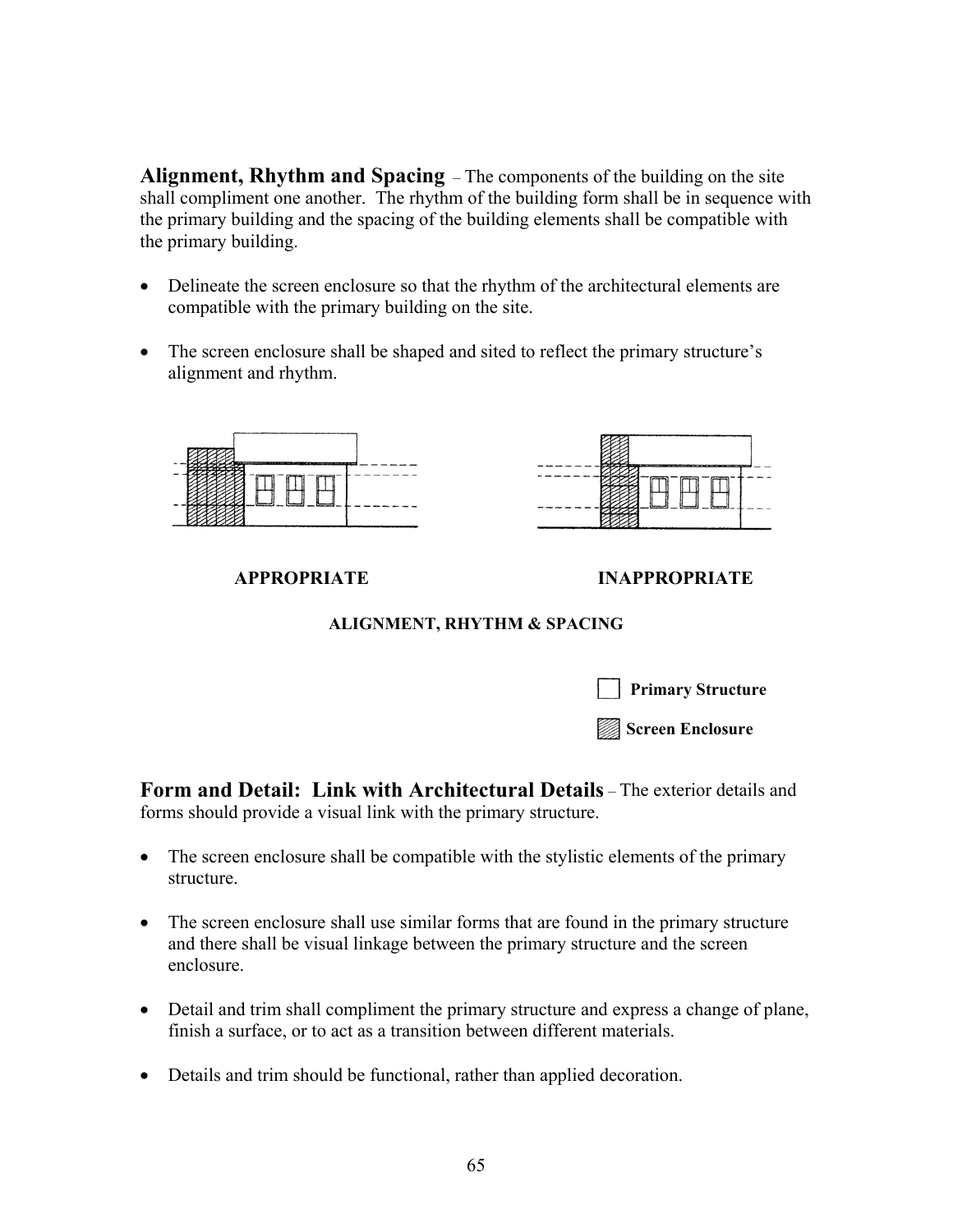• Incompatible decoration or detail shall not be permitted.

**Maintain Materials within the Building Site** – The building materials used for the primary structure shall be the principal materials employed for the project.

- The screen enclosure shall use materials used in the primary structure. Fine wire mesh screening, which may not exist in the primary structure, is, nevertheless, historically employed as a building material in Hyde Park and an appropriate material for a screen enclosure.
- Exposed aluminum channels with fiberglass screen panels are not permitted materials for screen enclosures in the Hyde Park Historic District.

**Maintain Quality within the Building Site** – The inherent or distinguishing characteristics of the Hyde Park Historic District. Quality can be seen in materials used, detailing, and execution of workmanship.

- Use materials for the screen enclosure that are used in the primary structure and utilize construction methods and techniques that allow quality detailing to be realized.
- Screen enclosures shall not use universal or stock design solutions designed to "fit" any style."

**Façade Proportions and Fenestration Patterns** – The relation that exists between the articulation of the width and height of the primary structure on the site.

- Maintain similar proportions of the elevations of the screen enclosure with that of the primary structure.
- Doors, or other forms of fenestration, shall have the same proportions to those used on the primary structure.
- Provide a pattern of articulation that recalls similar patterns of the primary structure.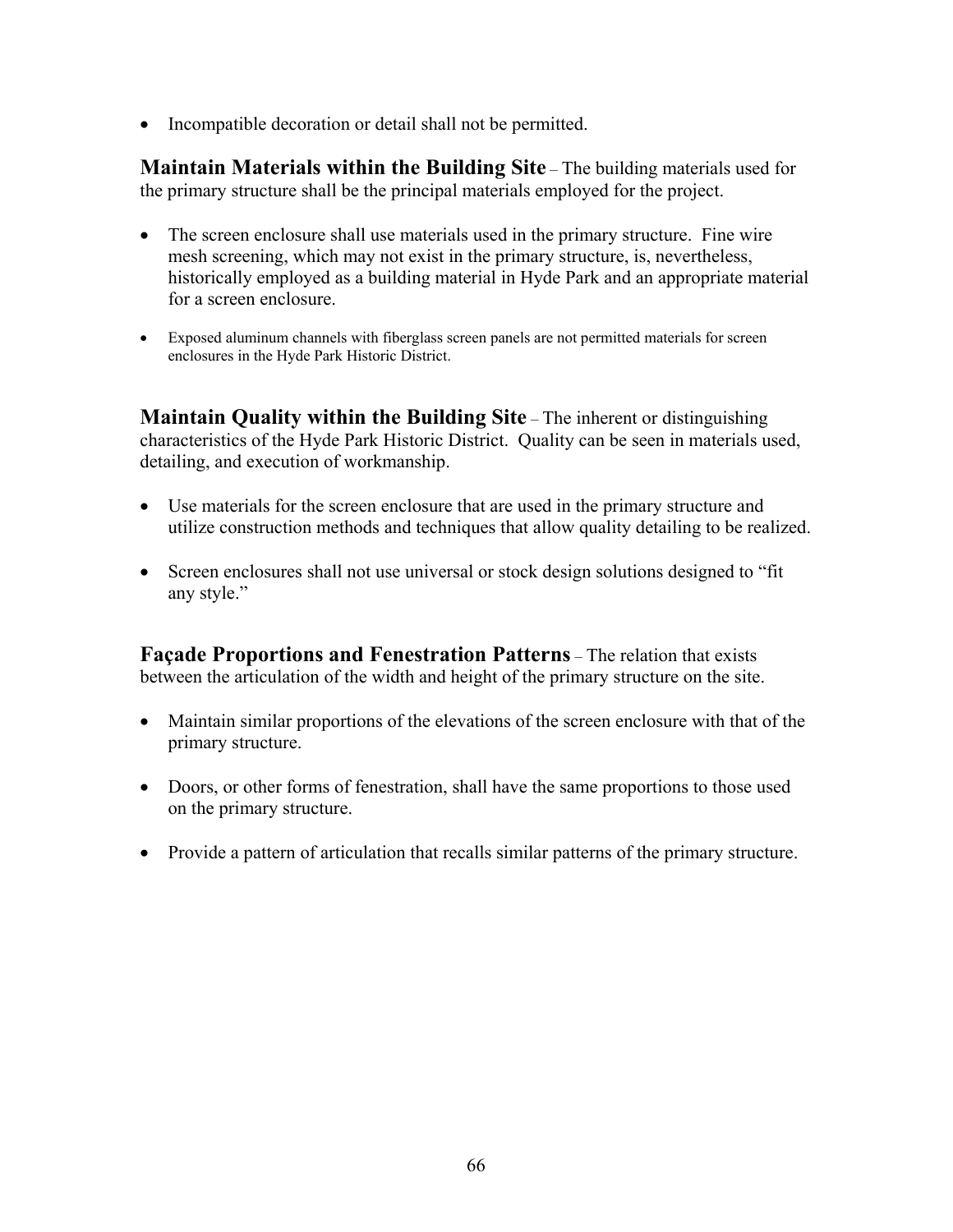



 **APPROPRIATE INAPPROPRIATE**

**Figure 1 FAÇADE PROPORTION & FENSESTRATION PATTERN**





 **APPROPRIATE INAPPROPRIATE**

**Figure 2 FAÇADE PROPORTION & FENSESTRATION PATTERN**

|  | <b>Primary Structure</b> |
|--|--------------------------|
|--|--------------------------|

**Screen Enclosure**

**Entrances and (Porch) Projections** – The focal point of a structure that affords entry or a visual invite.

- Maintain a visual continuity between the screen enclosure entrances and the primary structure.
- Projections shall be compatible with the primary structure.